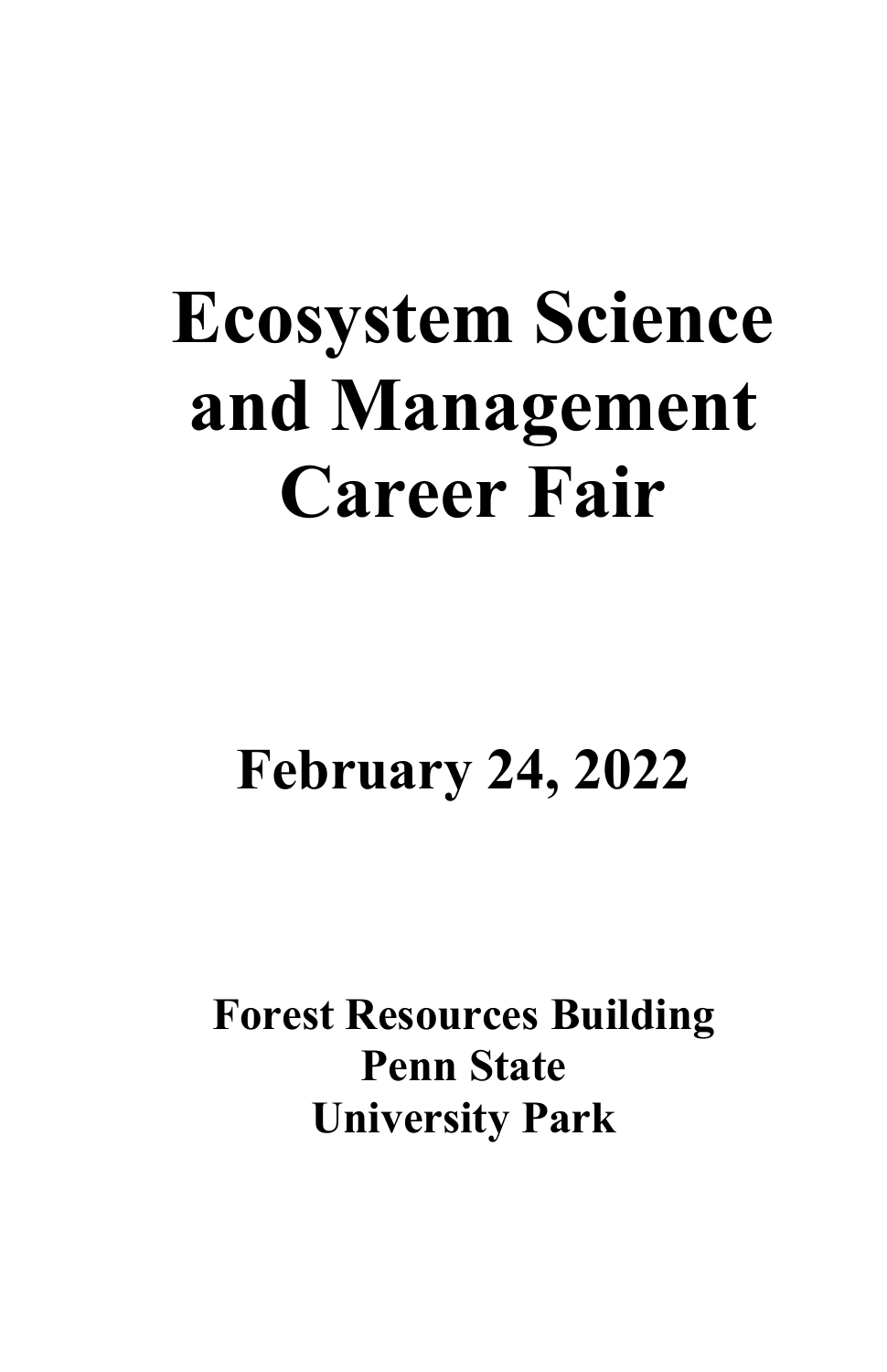#### **Masking is currently required inside all University buildings, for all individuals, regardless of vaccination status.**

The Pennsylvania State University requires adherence to its policies at all times while on Penn State property or attending University events. Penn State has issued rules and precautions which follow, or may in some cases exceed, guidance from the Centers for Disease Control (CDC) issued in response to the COVID-19 pandemic. By attending or participating in this program, event, or activity, you agree to adhere to such guidance and policies, you acknowledge the risk of being exposed to or infected by COVID-19, and you assume any and all such risk.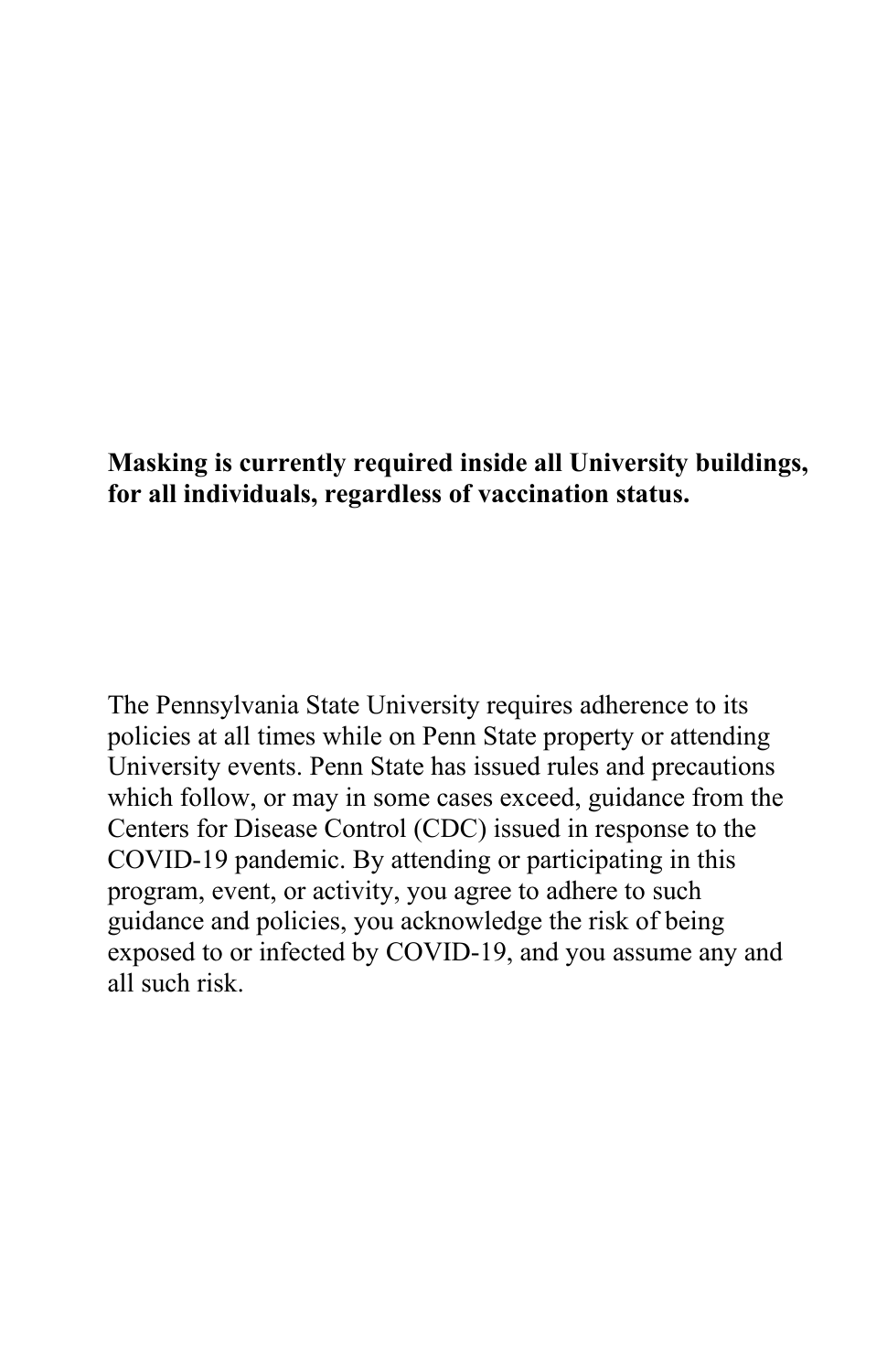Welcome to our fourteenth annual career fair!

Thank you to all the exhibitors. Without you, this event would not be possible. Your presence and support are very much appreciated.

Thank you to all students and alumni who are taking this opportunity to make career connections. Without you, this event would not be possible. We wish you success in your career endeavors.

We ask all participants to provide an assessment of today's event by completing a survey that will be sent to you after its conclusion. We welcome your feedback and comments.

Thank you for being part of the ESM Career Fair.

Ellen Rom Coordinator of Undergraduate Programs and Alumni Relations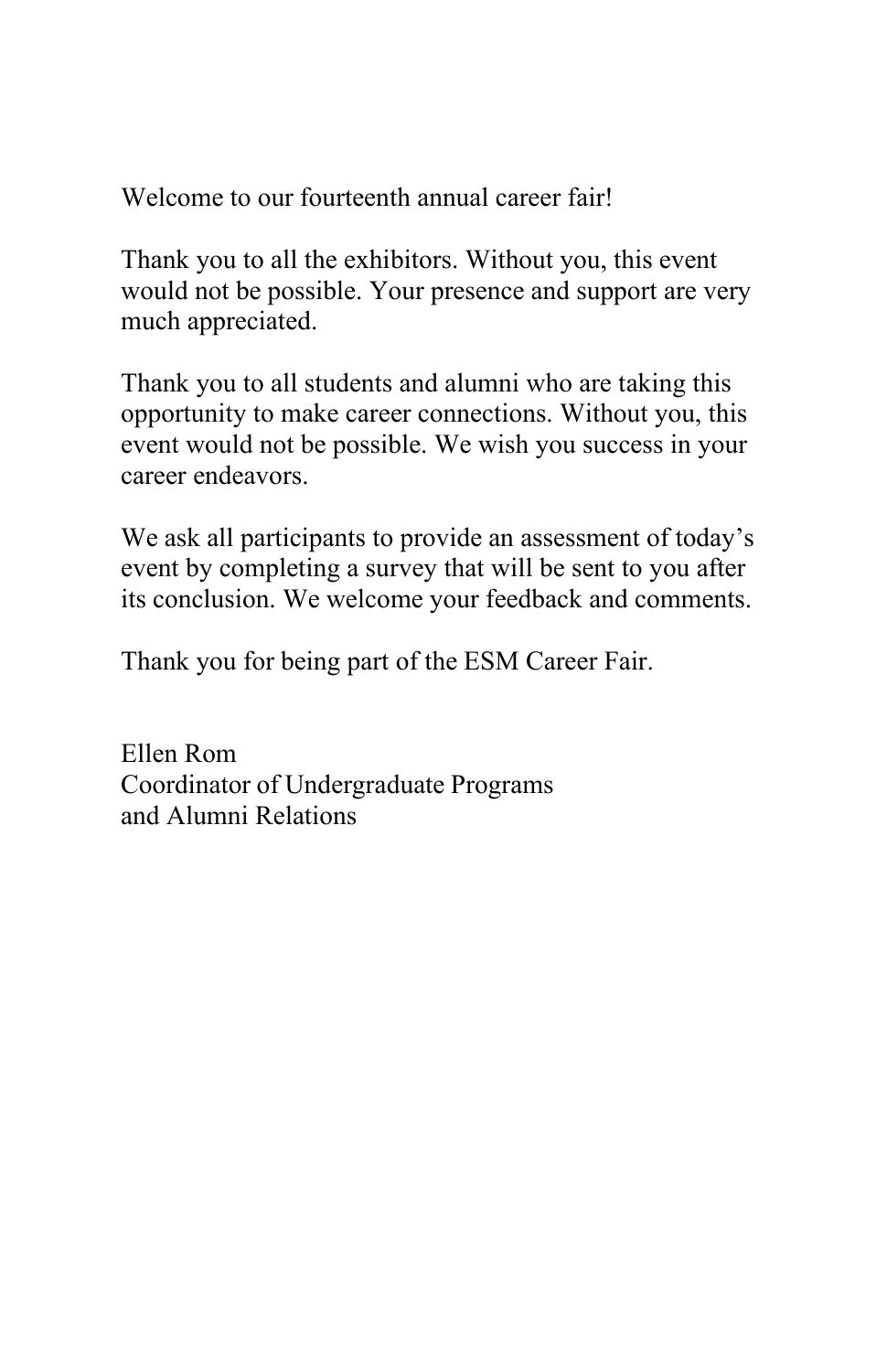## **Ecosystem Science and Management Career Fair**

February 24, 2022

On the following pages you will find information about the exhibitors who are participating in today's event.

## **Schedule**

| 9 a m. - 10 a m.    | Exhibitor set-up                |
|---------------------|---------------------------------|
| $10$ a m. $-3$ p m. | Career Fair booths open         |
| $10$ a m. $-5$ p m. | Interviews (by invitation only) |

#### **Penn State Alumni**

Exhibitors who are Penn State alumni are identified by class year and major noted on name badge.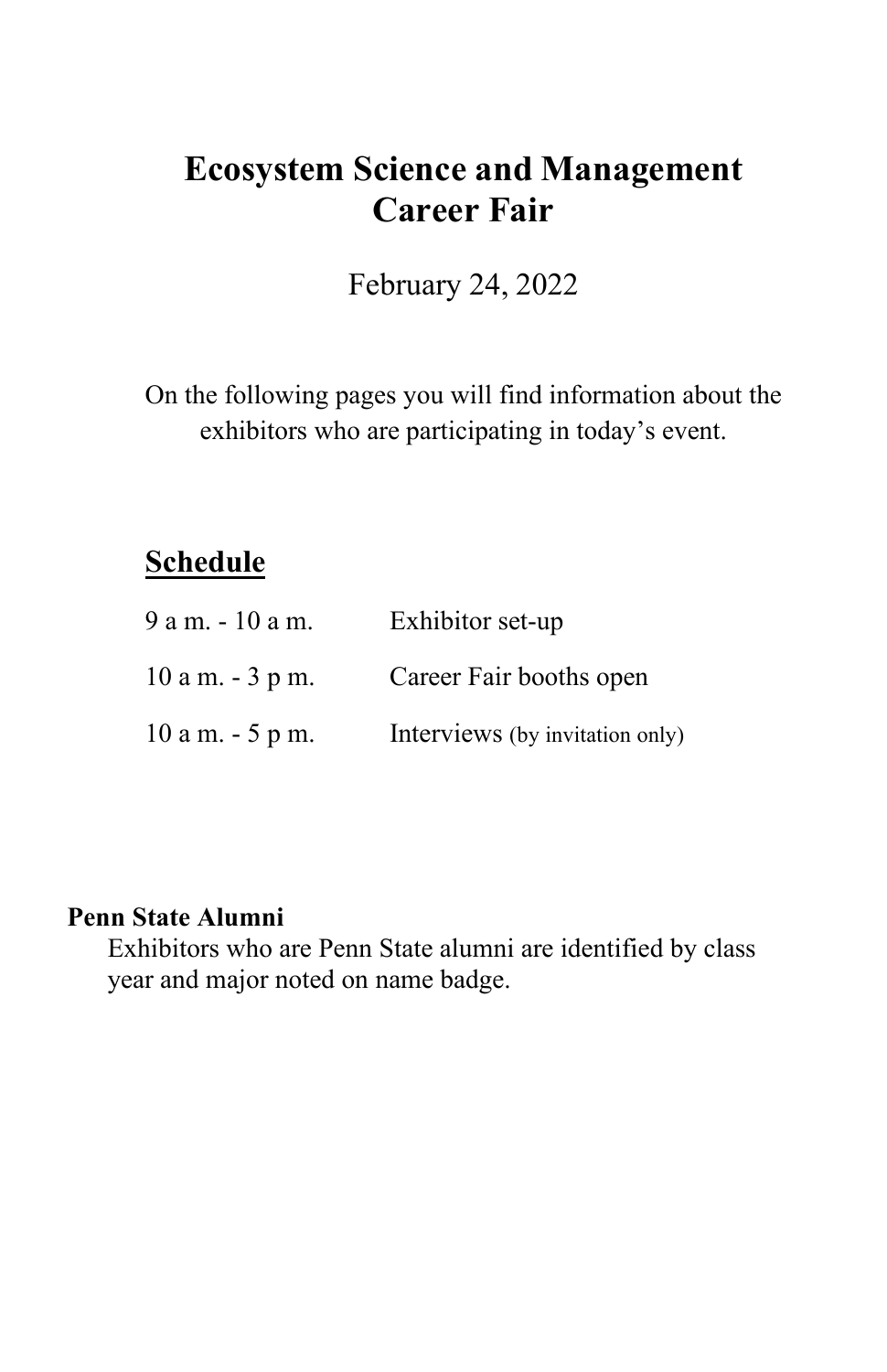## **Exhibitors**

(in alphabetical order)

## **ACRT, Inc.**

[acrt.com](https://acrt.com/)

ACRT Services offers expert independent consulting solutions to utilities and associated organizations throughout the United States, including vegetation management consulting, arborist training, customized safety courses, technology solutions, utility metering services, and more. As an employee-owned company, ACRT Services always has been and always will be about one thing: people. It's about our employees, our customers, and the communities our customers serve. We empower the best people to help sustain our world.

Position duties include identification, inspection, and evaluation of trees and brush along utility lines, and submitting inspection results to clients with recommendations. Planning, directing, and coordinating the activities of assigned tree clearance crews. Discussing and negotiating line clearance crew access issues. Serving as a liaison between clients, tree crews, and client customers.

- Seeking students in Forest Ecosystems Management, Environmental Resource Management, Forest Technology, Wildlife Technology
- Seeking applicants for summer positions or internships, and permanent positions

Representatives:

**Christy Ball –** *Human Resources Recruiter* **Jennifer Forrester –** *Operations Manager*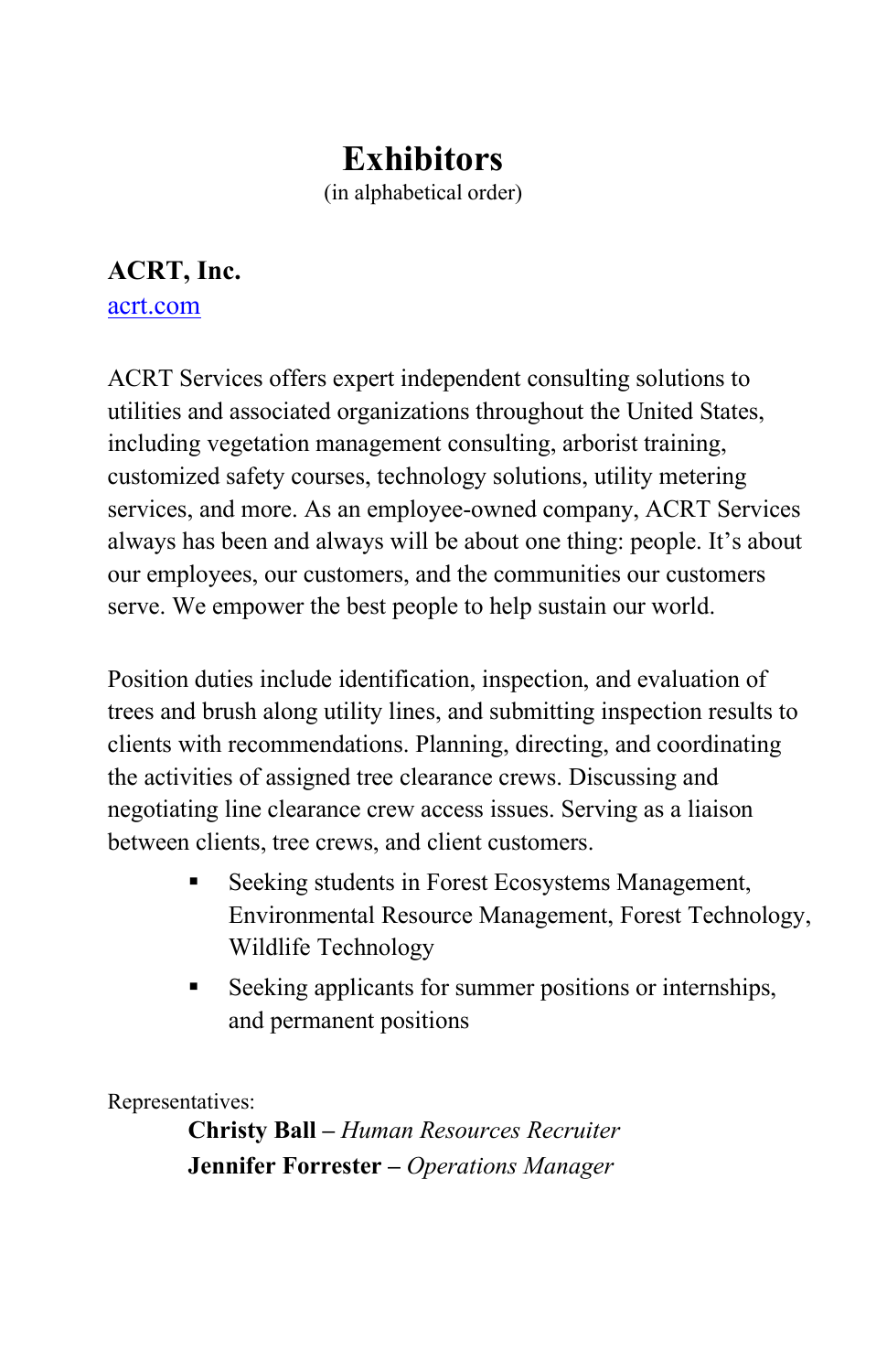## **Allegheny Hardwood Utilization Group**

ahug.com

The Allegheny Hardwood Utilization Group, Inc. (AHUG) is a nonprofit forest industry association, funded by the Pennsylvania Department of Agriculture and private industry, committed to promoting the long-term economic growth and development of the hardwood industry and associated organizations of northwest and northcentral PA. In accomplishing our mission, AHUG's efforts are focused on promotion of the industry and its products; encouraging sustainable, science-based management of our region's natural resource assets; providing industry representation, outreach, and training; providing career awareness and public education programming; and providing support for hardwood research and development.

- **Seeking students in Forest Ecosystems Management,** Wildlife and Fisheries Science, BioRenewable Systems, Environmental Resource Management, and other disciplines
- Seeking applicants for summer positions or internships

Representative:

**Amy Shields** – *Executive Director*

#### **Arborist Enterprises, Inc.**

arboristenterprises.com

Arborist Enterprises is a family-owned and operated company with a passion for trees and deep roots in the local community. Caring for homes and businesses since 1991, Arborist Enterprises' team of continuously trained service technicians provides environmentally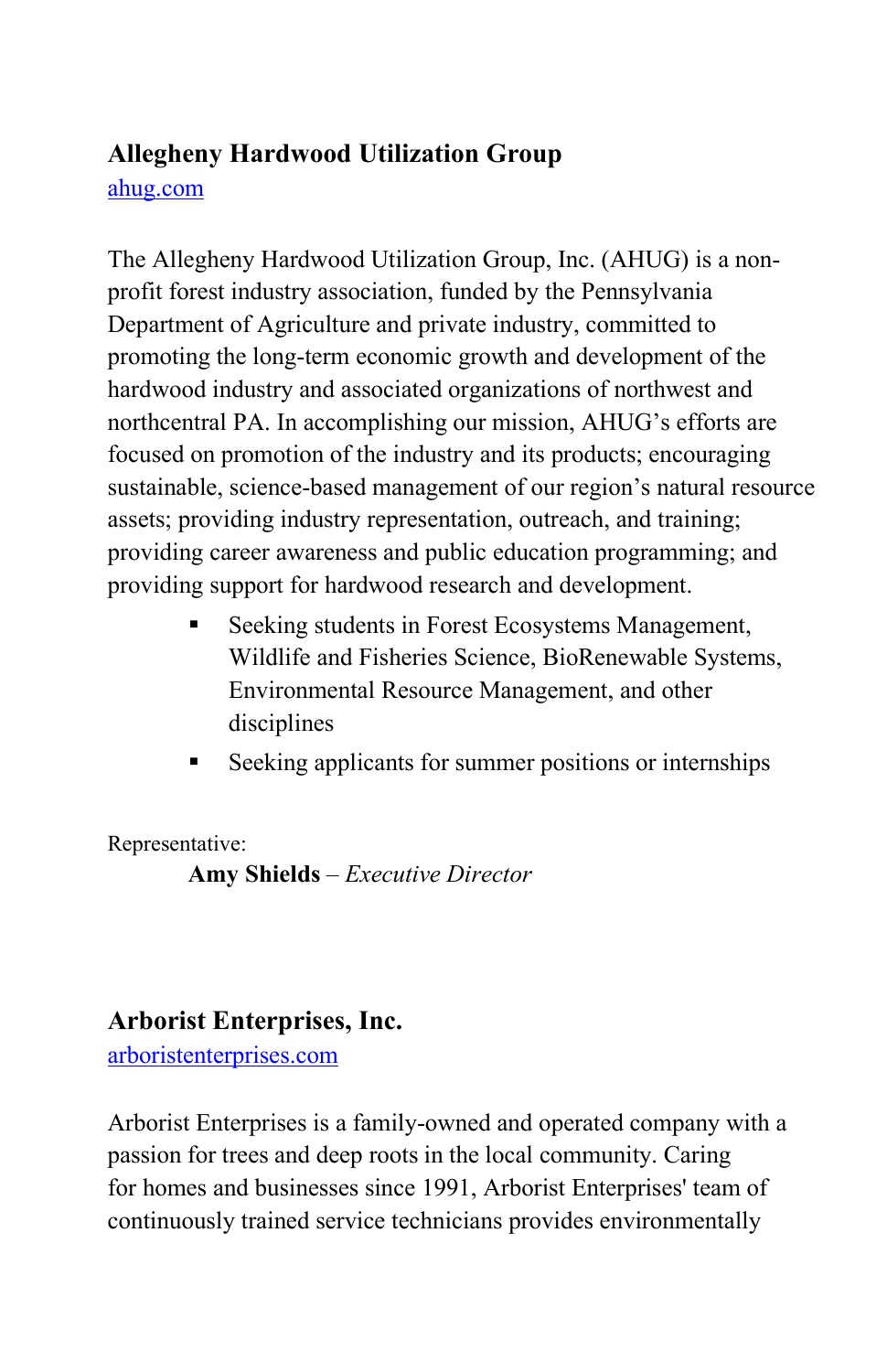sensible tree, lawn, and shrub care to Lancaster, Chester County, and southeastern Pennsylvania.

- Seeking students in Forest Ecosystem Management, Wildlife and Fisheries Science, Environmental Resource Management, Forest Technology
- Seeking applicants for summer positions or internships, fixed- term or seasonal positions, and permanent positions

Representative:

**Anthony Przychodzien** – *Operations Manager*

#### **Baillie Lumber Company**

baillie.com

Baillie Lumber Company is one of North America's largest hardwood lumber manufacturers, distributors, and exporters. We are a provider of hardwood logs, hardwood lumber and proprietary grade hardwood lumber products.

- **Seeking students in Forest Ecosystem Management,** Wildlife and Fisheries Science, BioRenewable Systems, Environmental Resource Management, Forest Technology, and other disciplines
- Seeking applicants for summer positions or internships

Representatives:

**Brandon Jones** *– Recruiter* **Teddy Royal** *– Talent Acquisition Manager*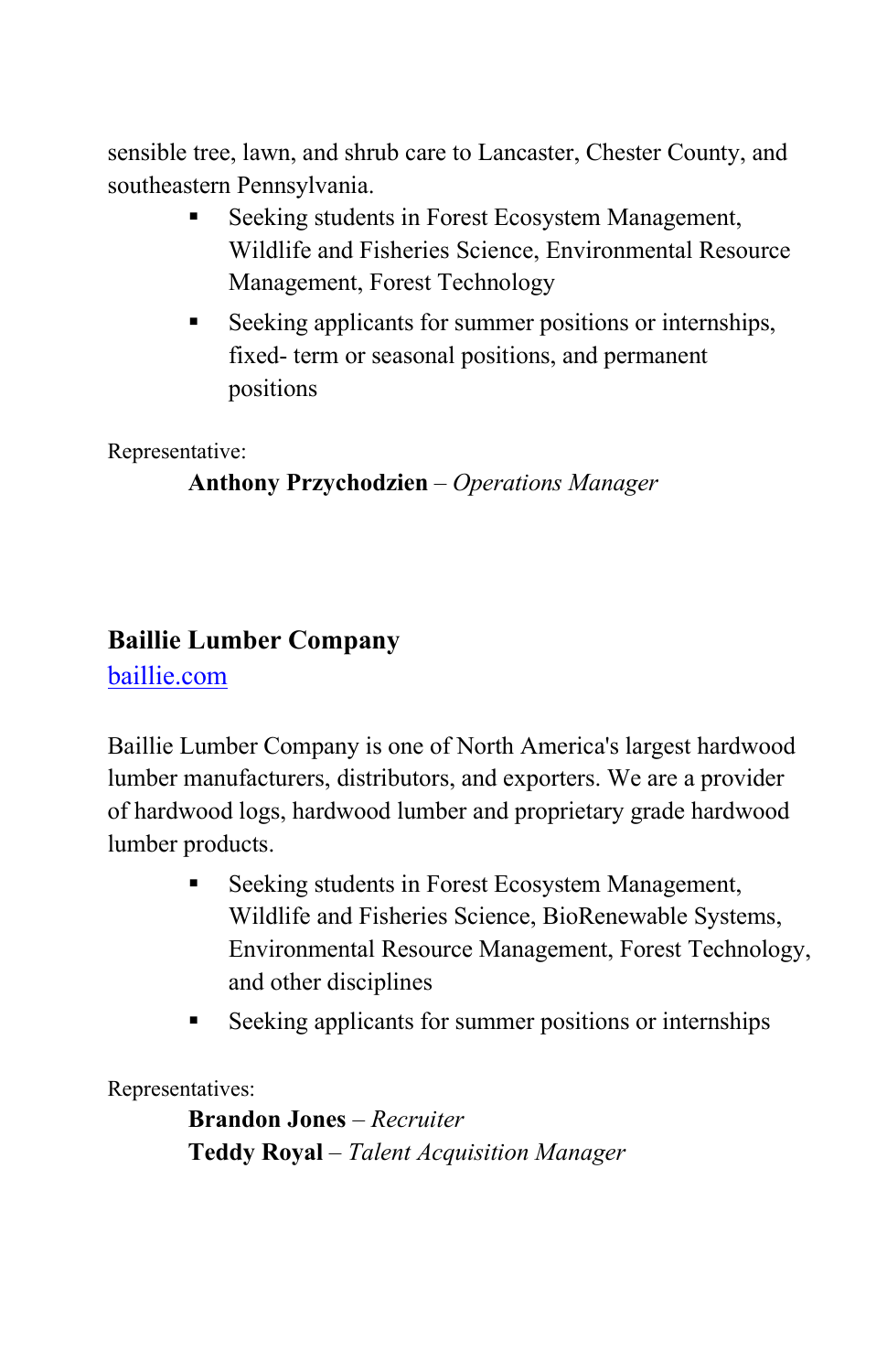#### **Bartlett Tree Experts**

#### [bartlett.com](http://www.bartlett.com/)

Bartlett Tree Experts is a 100+ year-old tree and shrub care company with more than 125 offices in the United States, Canada, Great Britain, and Ireland. Built on family values and the pursuit of scientific tree care, we are proud of the quality of our work, our level of service, our award-winning safety record and, most of all, our people. With services including pruning, fertilization, insect, and diseasemanagement, cabling, and bracing and removal, we strive to keep trees healthy and beautiful. We believe that every tree deserves a champion and are always looking for new champions to join the team.

- **Seeking students in Forest Ecosystem Management,** Forest Technology, and other disciplines
- Seeking applicants for summer positions or internships, and permanent positions
- **Positions include Arboriculture Internship, Arborist** Ground Person, Arborist Climber Trainee, Plant Health Care Specialist, Arborist Climber, Arborist Crew Leader, Arborist Representative

Representatives:

**Daniel Cardenas** – *Arborist Representative* **Bill Eck** *– Local Manager*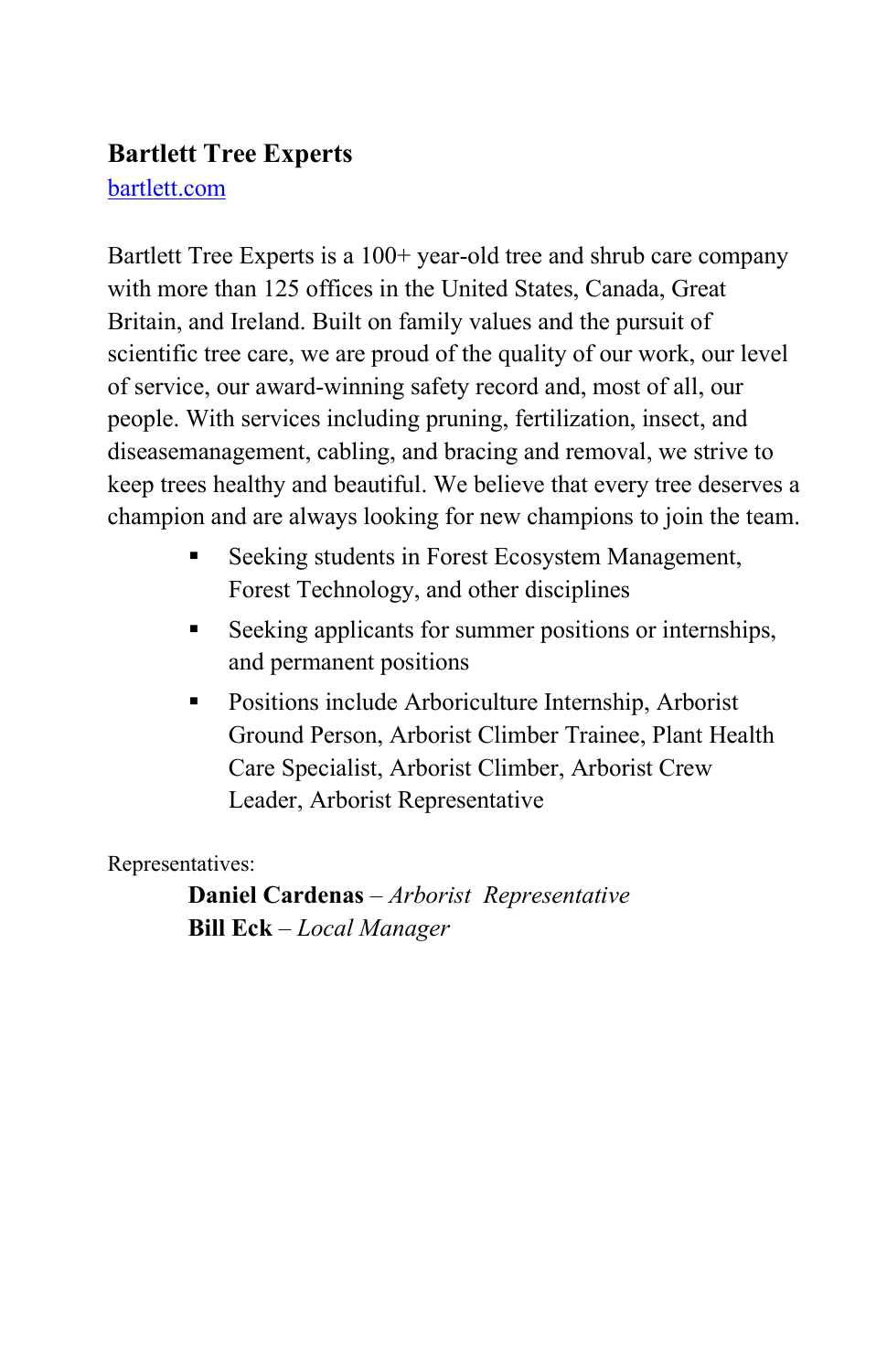#### **Centre Wildlife Care**

[centrewildlifecare.org](https://centrewildlifecare.org/)

Centre Wildlife Care (CWC) is a licensed wildlife rehabilitation facility that cares for 2000 orphaned, injured, or compromised wild animals per year until they can be released back into the wild. CWC cares for all native species of wildlife from bunnies to bald eagles. CWC also provides educational outreach with live wild animals and internship programs for college students. CWC is in Port Matilda, PA – just 10 miles from Penn State University Park.

- Seeking applicants for summer positions and summer internships
- Wildlife rehabilitation assistant will help care for wild animals receiving care at CWC including mammals, birds, reptiles, and rabies vectors

Representative:

**Robyn Graboski** *– Executive Director*

## **Commonwealth of Pennsylvania**

#### [pa.gov](http://pa.gov/)

The Bureau of Forestry's state forest system comprises 2.2 million acres of forestland in 50 of Pennsylvania's 67 counties for you to use and enjoy. It supports a multitude of resources, uses, and values, including water and air purification, recreational opportunities, aesthetic beauty, plant and animal habitat, economic benefits through the provision of wood products, and environmentally sound utilization of mineral resources. Pennsylvania is divided into 20 forest districts.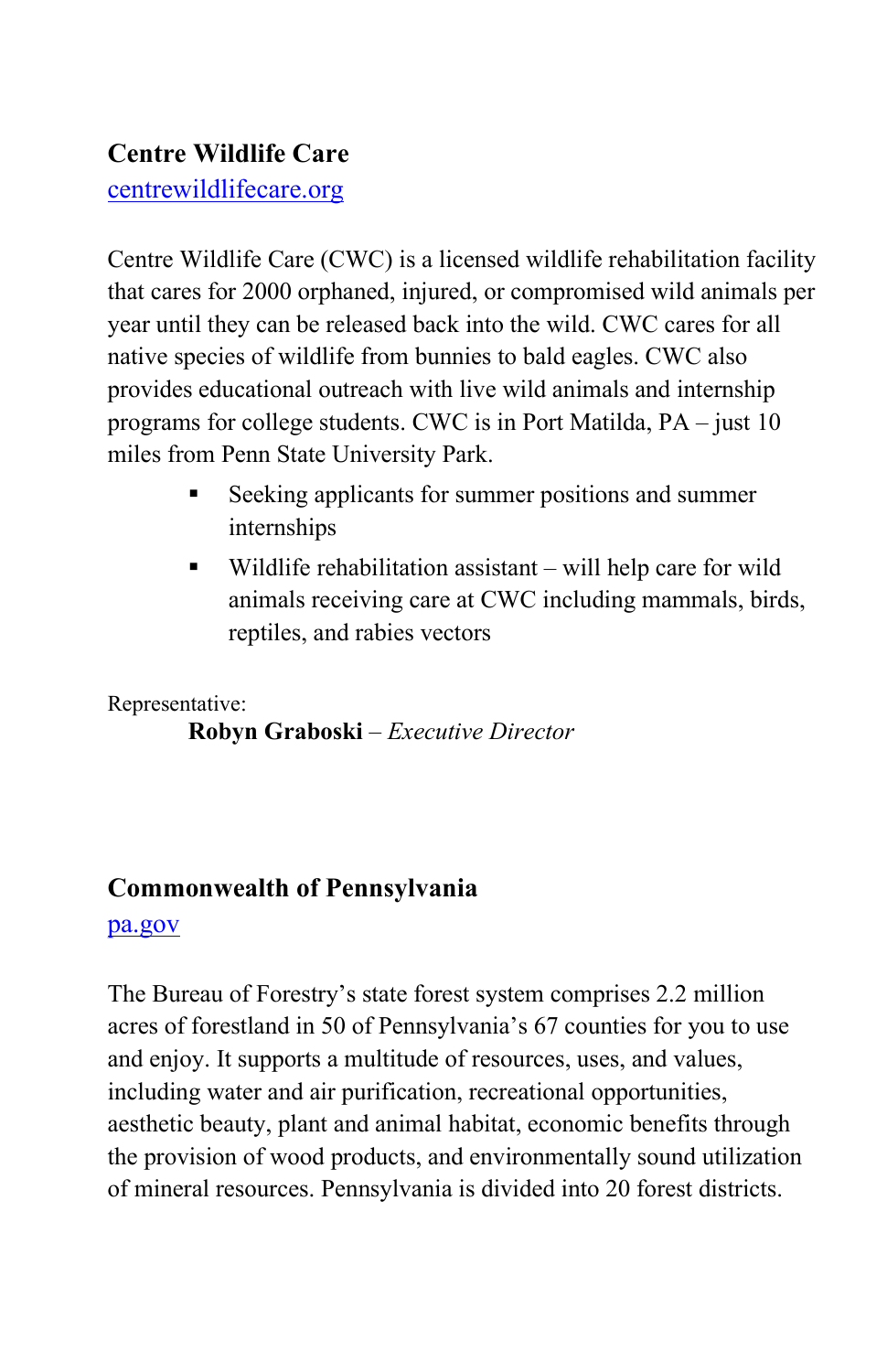Each district is responsible for protecting all forest land within the district from fire, destructive insects, and disease.

Field operations in each forest district are supervised by a district forester and conducted by staff. The district staff promotes wild plant conservation and private forest land conservation and stewardship. Forest district staff also provide for the protection, administration, and management of state forest lands within the district. The Bureau of Forestry hires both Foresters and Forest Technicians to support the work of the Forest Districts in the field. These positions support the work of timber sales, disease prevention, recreation, and forest fire prevention. In addition, the Bureau of Forestry also has a Central Office location in Harrisburg, PA, that hires Forest Program Specialists, Ecological Specialists, and Natural Resource Program Specialists.

- Seeking students in Forest Ecosystem Management, Wildlife and Fisheries Science, Environmental Resource Management, Forest Technology, Wildlife Technology, and other disciplines
- Seeking M.S. and Ph.D. candidates as well
- Seeking applicants for summer positions or internships, fixed-term or seasonal positions, permanent positions

Representatives:

**Mark Potter –** *District Forester* **Susan Simms –** *Recruiter*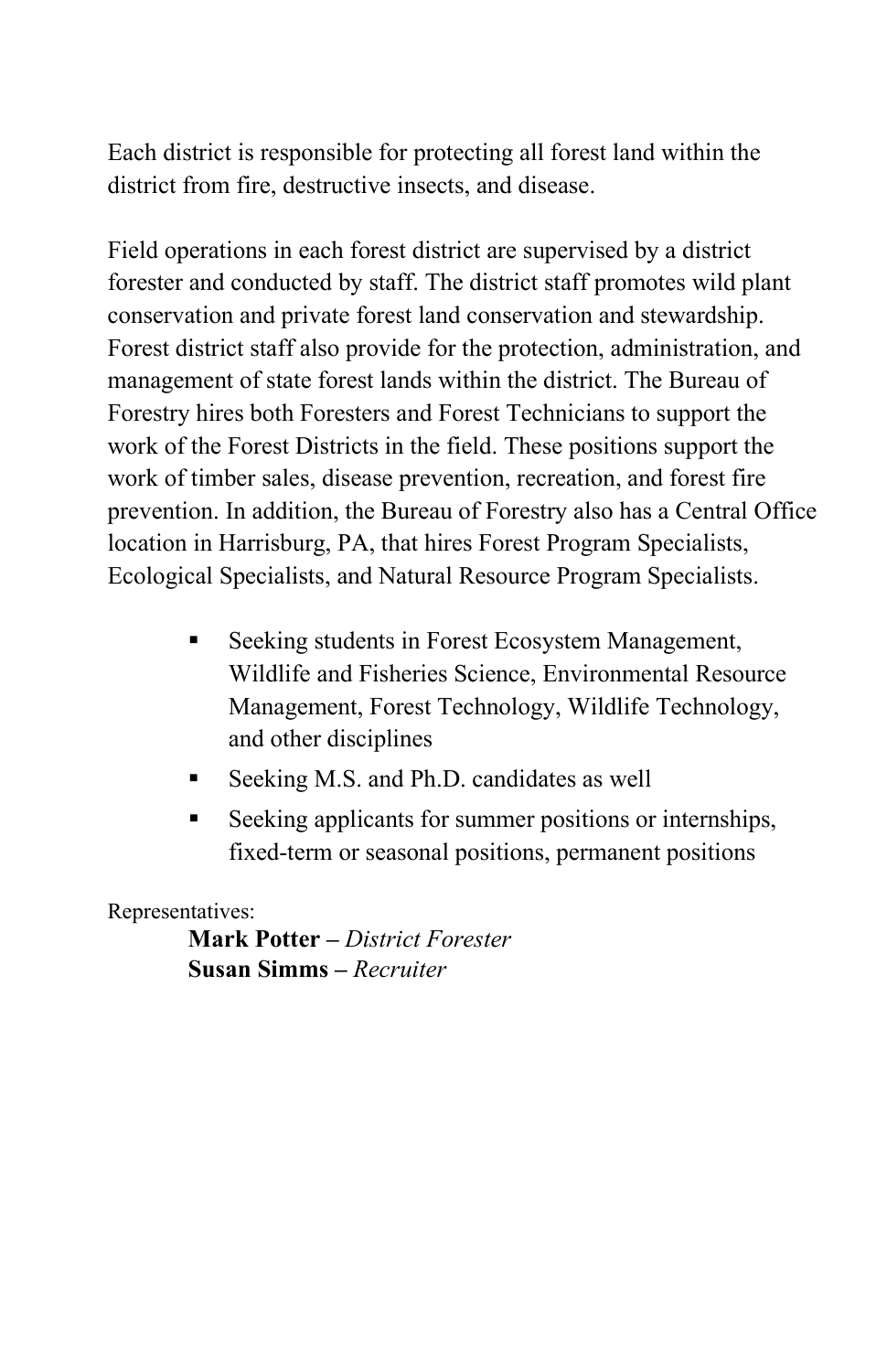#### **The Davey Tree Expert Company**

#### [davey.com](http://www.davey.com/)

If you are looking to start your career in the green industry, then you have come to the right place. The Davey Tree Expert Company's approximately 10,000 employees provide diversified tree services, grounds maintenance and environmental services for the residential, utility, commercial and government markets throughout the U.S. and Canada. Davey has provided Proven Solutions for a Growing World since 1880 and has been employee-owned for 40 years.

- Seeking students in Forest Ecosystem Management, Environmental Resource Management, BioRenewable Systems, Forest Technology
- Seeking applicants for summer positions or internships, andpermanent positions
- We introduce career orientated students to exceptional opportunities in the industry including tree care, tree climbing, chainsaw use, plant health care and customer service. Internships in each division may vary in length depending on availability. Interns will be assigned a manager who will mentor them through a variety of job experiences within the industry. Throughout your experience, you will work on residential and commercial properties and in an office setting.

Representatives:

**Bobbie Harrison** *– Regional Recruiter* **Christopher Klimas** *– Mid-Atlantic Operations Manager* **Craig Ritter** *– Market Manager*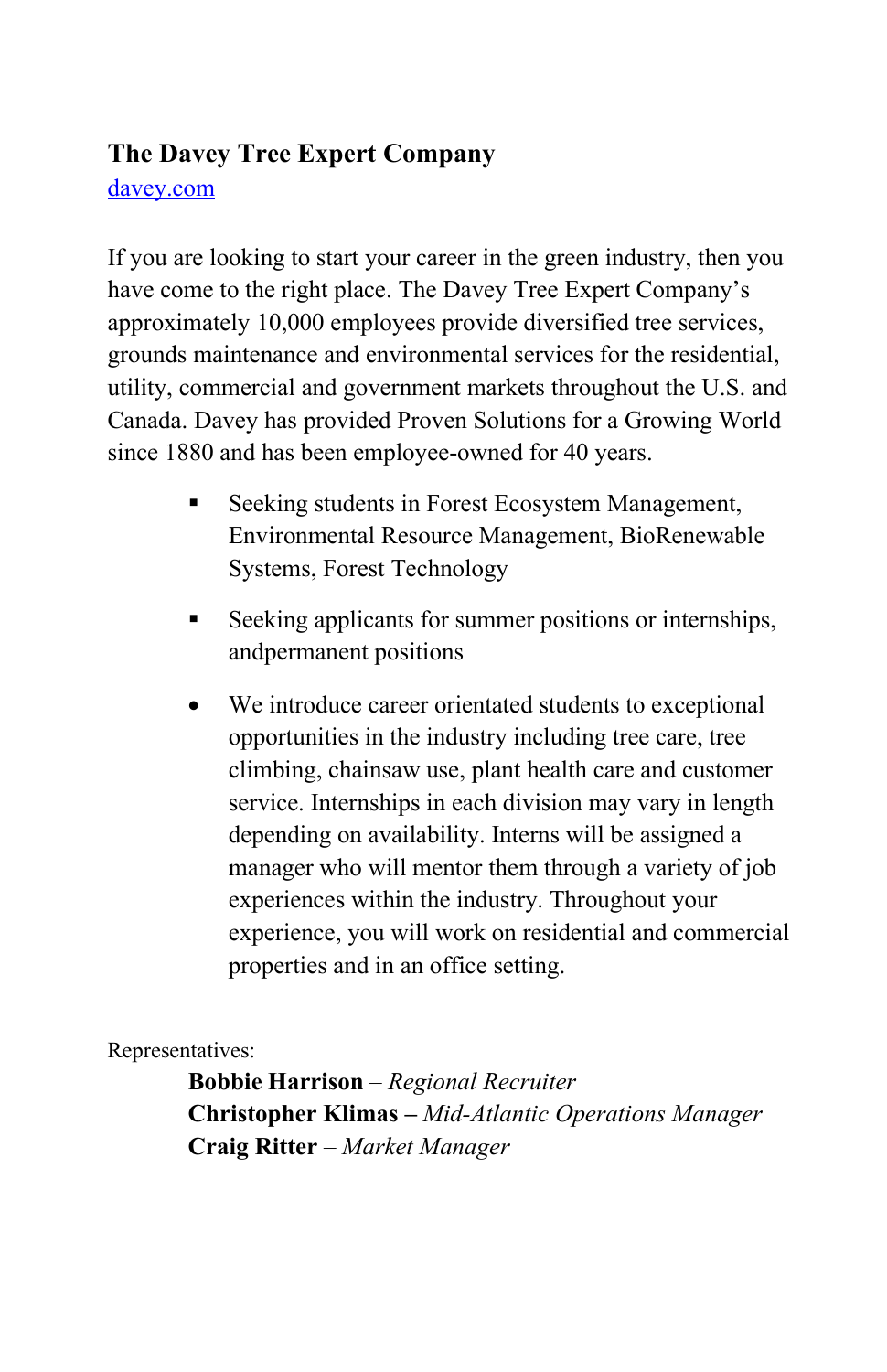#### **Generations Forestry, Inc.**

generationsforestry.com

Generations Forestry Inc. is a consulting forestry firm based out of Kane, PA, that manages forest land across the state of PA and southern tier of NY. Generations Forestry was founded in 2013 by Ken Kane and offers many services to landowners including timber sales; forest inventories; forest analysis; forest management plans; wildlife management plans; Oil, Gas, and Mineral (OGM) services; GIS/GPS; log marketing; certified herbicide applicators; invasive pest management; and any other services necessary to manage forest land. Generations Forestry is committed to managing the forests for generations to come.

- **Seeking students in Forest Ecosystem Management, Forest** Technology, Wildlife Technology
- Seeking applicates for summer positions and internships, fixed-term or seasonal positions, and permanent positions

Representative:

**Kenny Kane** – *Forester*

#### **Lewis Tree Service**

<https://lewistree.com/>

Vegetation management when you need the job done right! Lewis Tree Service is a leader in providing comprehensive vegetation management services for public utilities, co-ops, and municipalities across North America. We have earned a reputation for providing cost-effective solutions tailored to meet and exceed the needs of our customers. Our focus on maximizing efficiency while not compromising safety and quality has made us the contractor of choice for many utility companies.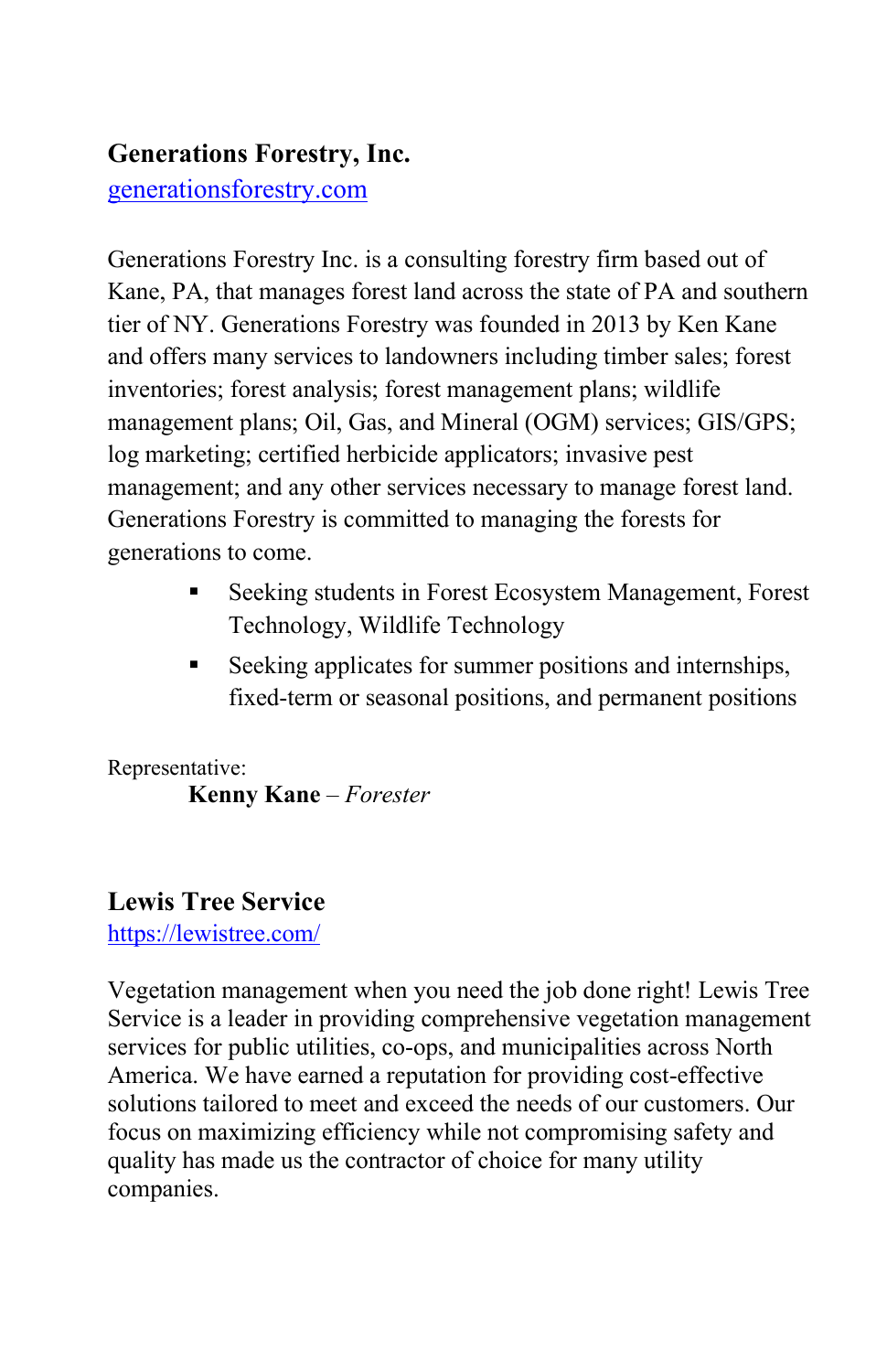$We do it all.$ 

We service a range of utilities from the largest investor-owned transmission and distribution companies to community-focused Electric Cooperatives and municipal electric companies.

Lewis is experienced in all forms of transmission and distribution vegetation management work, including:

- Line Clearance Aerial Trimming Herbicide Application Hazard Tree Removal Right-of-Way Clearing and Reclamation Emergency Storm Response Tree Growth Regulator Application Urban and Rural Tree Pruning and Care Pipeline right-of-way maintenance Substation Maintenance Contract Personnel Consulting
	- Seeking students in Forest Technology and other disciplines
	- Seeking applicants for permanent positions

Representatives:

**Brian McBrairty** – *Division Manager* **Anthony Dennis** *– Division Manager* **Chris Gaston** – *Supervisor* **Michaele-Lynne Beckstein** *– HR Business Partner*

#### **Peace Corps**

[peacecorps.gov](https://www.peacecorps.gov/)

In the Peace Corps, we take a different approach to making a difference. Our Volunteers are inspired by impact that is hands-on, grassroots-driven, and lasting. By immersing ourselves in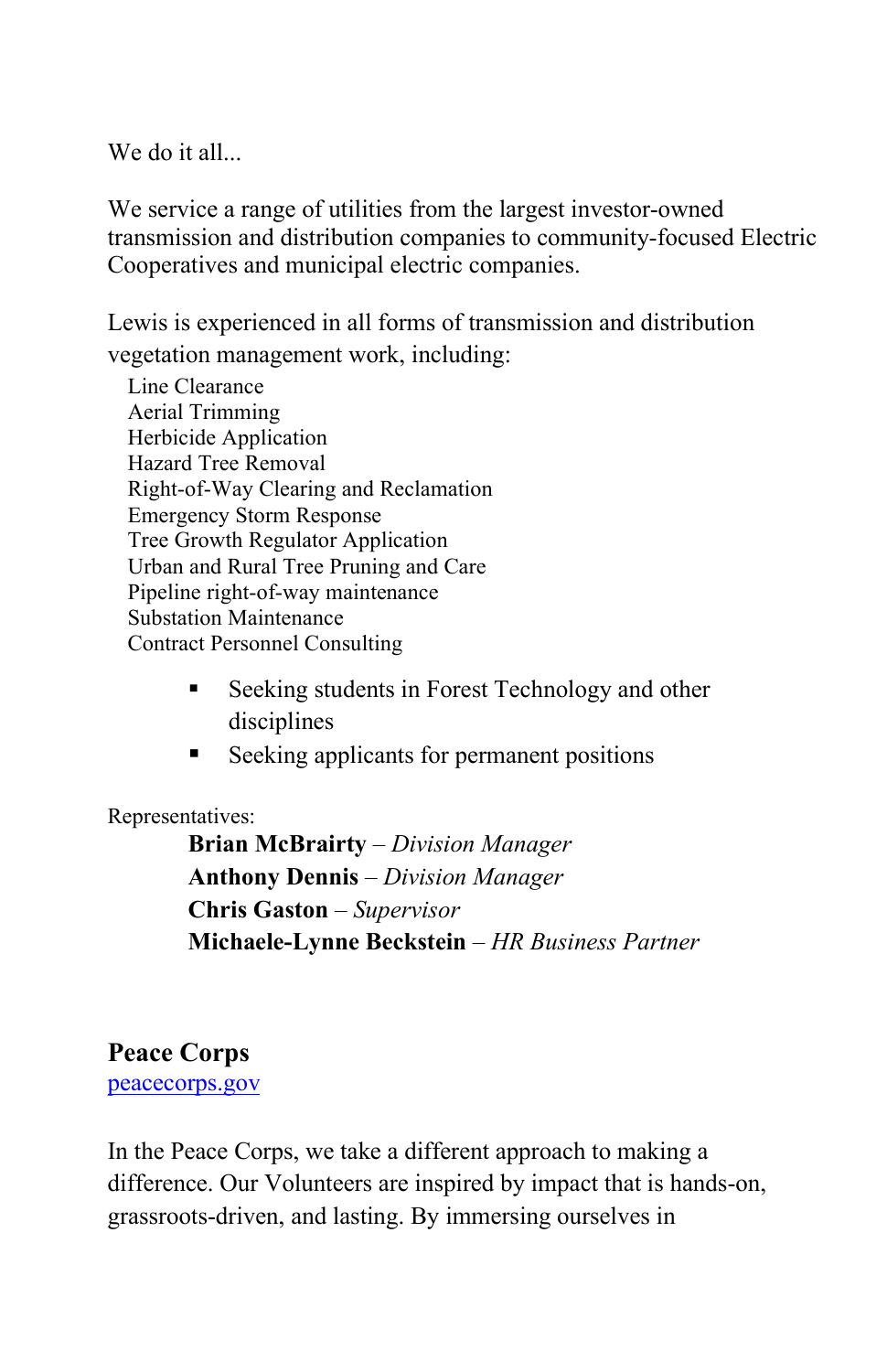communities abroad, the Peace Corps works side-by-side with local leaders to tackle the most pressing challenges of our generation. From collaborating with local farmers to boosting local entrepreneurship to teaching digital literacy, the Peace Corps offers a range of opportunities for our Volunteers to take on new challenges. Are you ready to work for the world?

- Seeking students in Forest Ecosystem Management, Wildlife and Fisheries Science, BioRenewable Systems, Environmental Resource Management, and other disciplines
- Seeking M.S. and Ph.D. candidates as well
- Seeking applicants for fixed-term positions
- Seeking applicant for volunteer openings

Representative:

**Andrew Maguire** – *Recruiter*

#### **Penn's Cave and Wildlife Park**

<https://www.pennscave.com/>

Penn's Cave and Wildlife Park is located 18 miles East of Penn State/University Park. Situated on 1600 acres, we are the only all-water cave in Pennsylvania, and one of only three all-water caves in the entire USA. Penn's Cave also remains a working farm operation and features native North American wildlife during our separate farm-naturewildlife tour experience.

 Listed on the National Trust for Historic Preservation, Penn's Cave will be celebrating our 186th year as a show cave. Our agri-tourism destination hosts visitors of all ages and from diverse backgrounds. Our mission remains to entertain while educating our highly valued customers.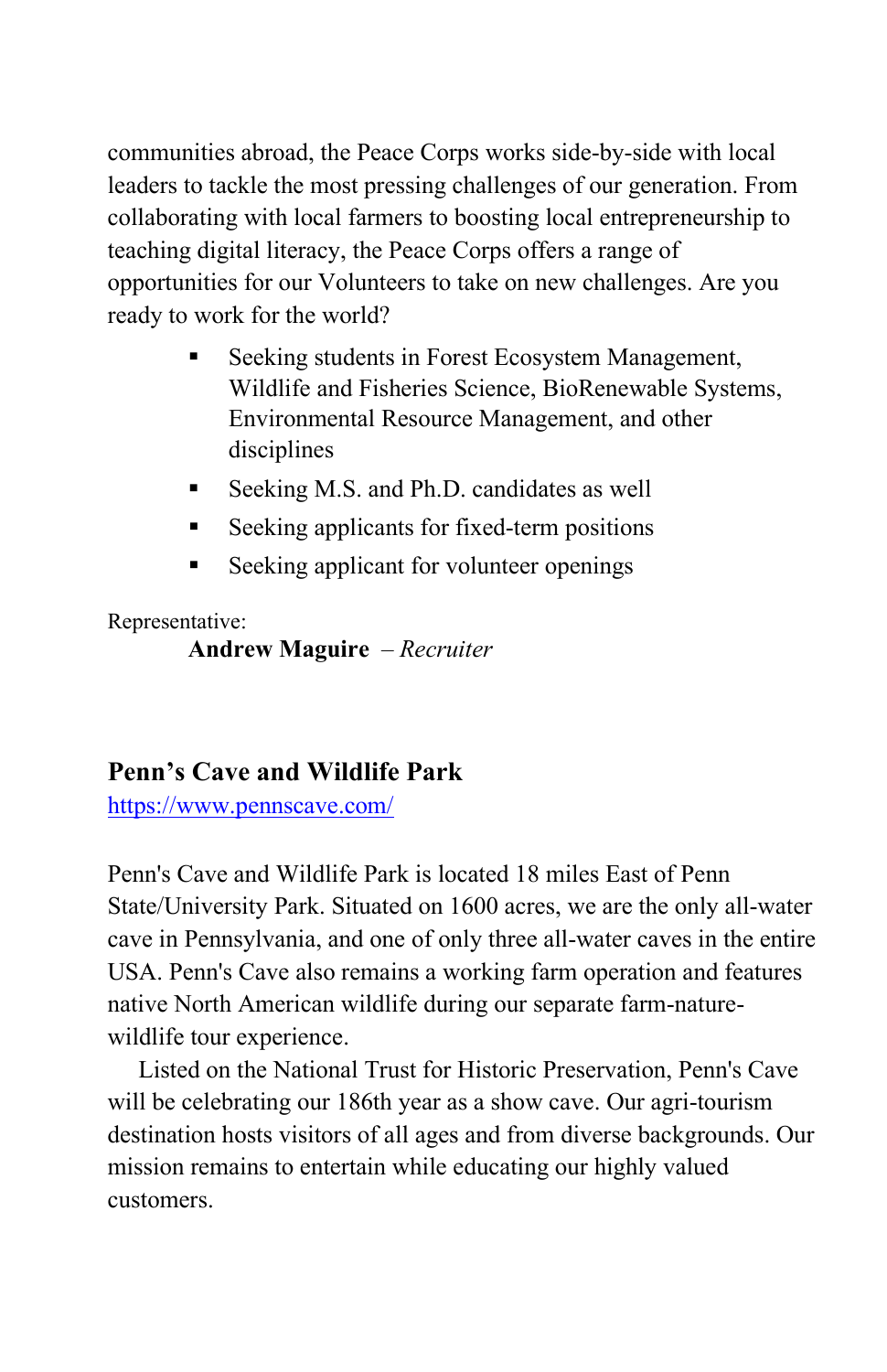- Seeking students in Forest Ecosystem Management; Wildlife and Fisheries Science; Environmental Resource Management; Forest Technology; Wildlife Technology; Recreation, Park, and Tourism Management; Earth and Mineral Sciences; and other disciplines
- Seeking applicants for summer positions or internships, fixed-term and seasonal positions and permanent positions

#### *Representative:*

**Karin Koehler** – *Leadership Team Member*

#### **Pennsylvania Dept. of Military and Veteran Affairs**

www.dmva.pa.gov

The Conservation Division of PA Department of Military and Veterans Affairs (DMVA) is responsible for the sustainable management of natural resources in support of military training. DMVA manages 100+ facilities statewide while the majority of the work is at Fort Indiantown Gap National Guard Training Center (Dauphin and Lebanon counties; 20 miles northeast of Harrisburg). Fort Indiantown Gap balances one of the region's most ecologically diverse areas with a military mission that annually supports 150,000 National Guard, other military, law enforcement, and civilian personnel each year. Within the Division there are two sections: Forestry and Wildlife.

The Forestry Section oversees a broad variety of tasks including timber sale layout and administration, forest inventory, invasive species, urban forest management, and prescribed burning.

- Seeking students in Forest Ecosystem Management, Forest Technology
- Seeking applicants for summer positions or internships, and fixed-term or seasonal positions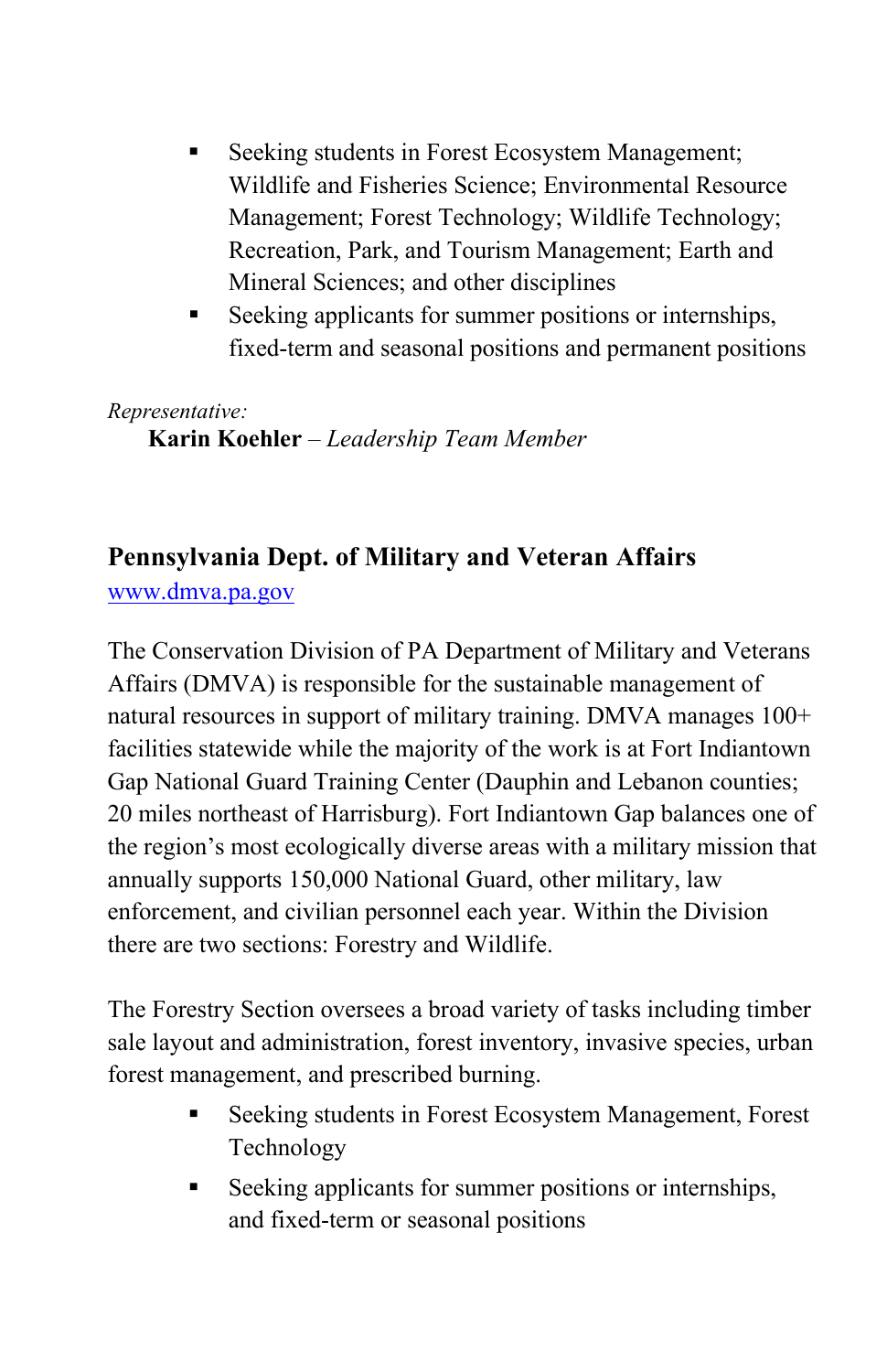Representative:

**Jon Dimitri (JD) Lambrinos** – Forest Program Manager

#### **Pennsylvania Fish and Boat Commission**

[www.fishandboat.com](http://www.fishandboat.com/)

The PA Fish and Boat Commission is a state agency that is responsible for protecting, conserving, and enhancing Pennsylvania's aquatic resources and providing fishing and boating opportunities. The Division of Habitat Management specializes in improving fish habitat, water quality, and angler access on the lakes and streams of the Commonwealth.

- Seeking students in Wildlife and Fisheries Science, Environmental Resource Management
- Seeking applicants for summer positions or internships, and fixed-term or seasonal positions

Representatives:

**Drew King** – *Fisheries Biologist* **Benjamin Page** *– Fisheries Biologist*

#### **Resource Environmental Solutions LLC**

res.us

RES is the nation's largest and most experienced provider of ecological restoration and water resource solutions. To date, we have restored over 328 stream miles, 58,024 wetland acres, and rehabilitated, preserved, and/or managed over 15,000 acres of special status species habitats. RES operations include planting over 17,400,000 restorative trees and reducing over 267 tons of polluting nutrients. RES navigates and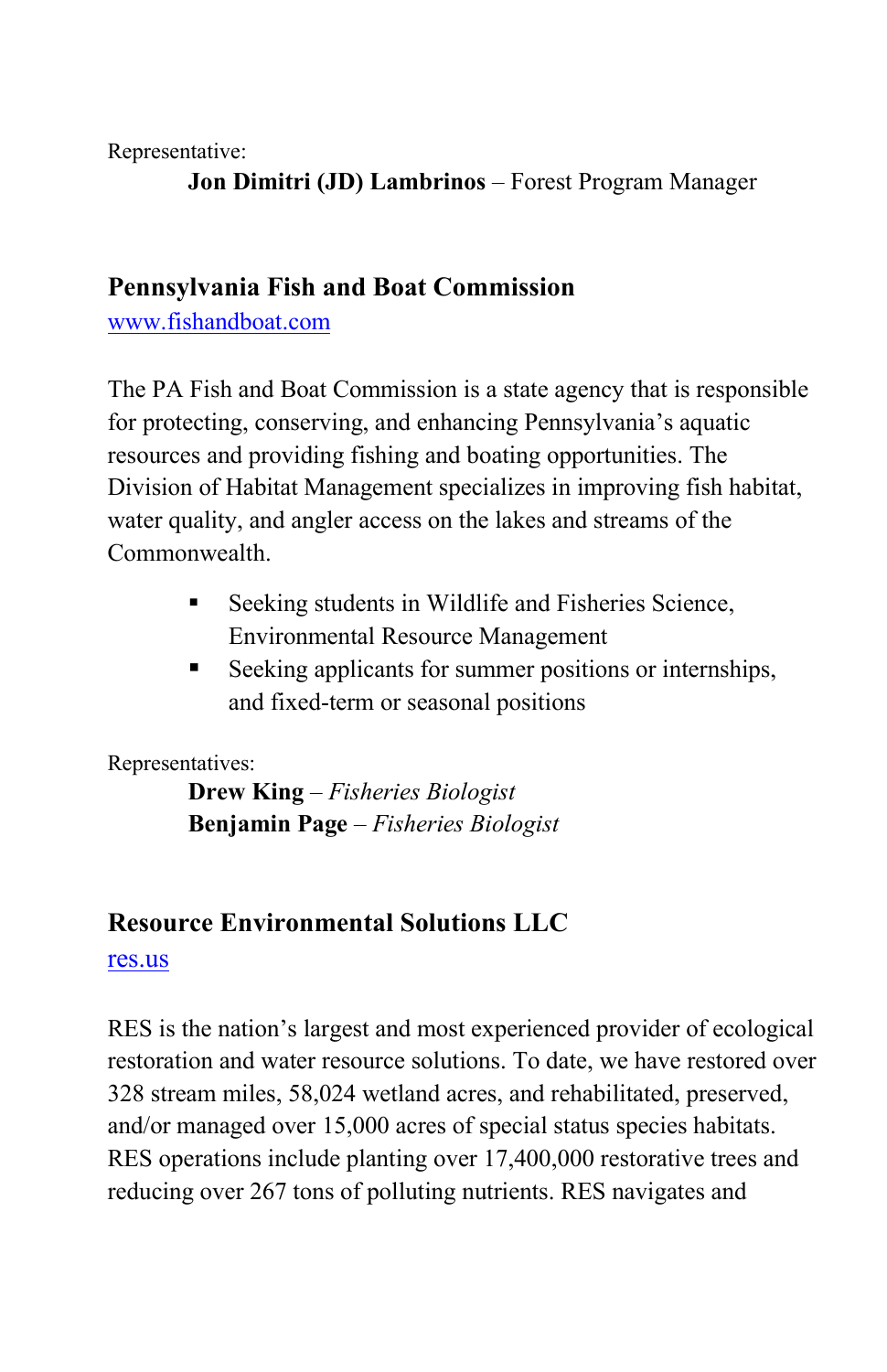streamlines the environmental permitting process with solutions that balance economic development and ecological sustainability through the establishment of mitigation/conservation banks, permittee responsible turnkey mitigation, and corporate social responsibility projects.

- Seeking students in Forest Ecosystem Management, Wildlife and Fisheries Science, Environmental Resource Management, Forest Technology, Wildlife Technology, and other disciplines
- Seeking applicants for summer positions or internships, and permanent positions

Representatives:

**Stephen Higgins** – *Restoration Manager* **Patrick Pegnato** *– Restoration Manager*

#### **Shaver's Creek Environmental Center**

[shaverscreek.org](http://www.shaverscreek.org/)

Located in the heart of central Pennsylvania, Shaver's Creek has been connecting people to people and people to places since 1976. We provide educational and recreational opportunities for families, schools, corporate groups, and Penn State students. Come hike a trail, see live animals up close, learn about conservation, and enjoy our programs.

Shaver's Creek is committed to extending Penn State's Outreach mission of instruction, service, and research. Through quality programs, we teach, model, and provide the knowledge, values, skills, experiences, and dedication that enable individuals and communications to achieve and maintain harmony between human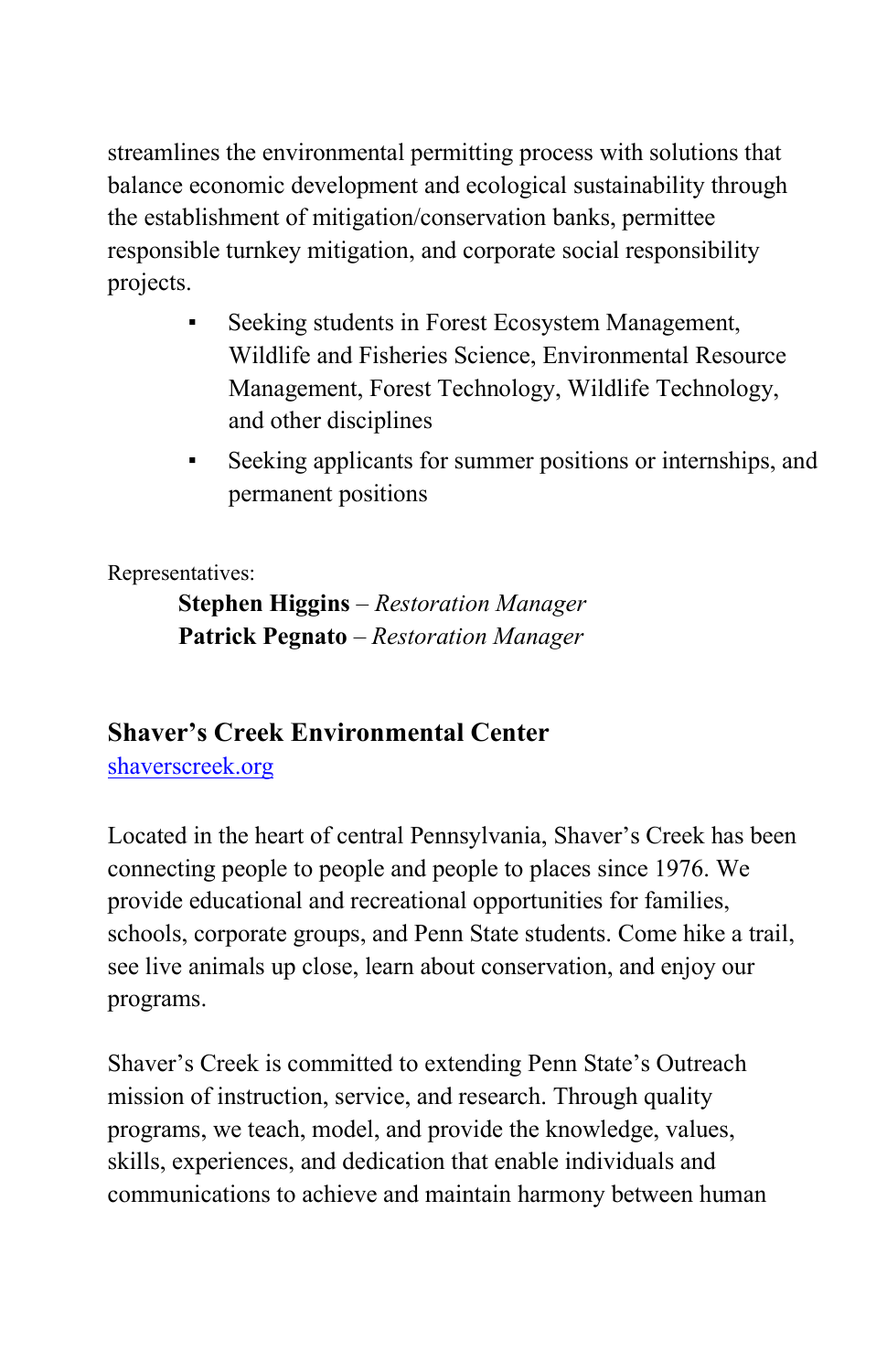activities and the nature systems that support all living species.

- Seeking students in Wildlifeand Fisheries Science; Wildlife Technology; Recreation, Park, and Tourism Management; and other disciplines
- Seeking M.S. and Ph.D. candidates as well
- Seeking students for summer positions or internships, fixed-term or seasonal positions

Representative:

**Jason Beale** *– Education Program Specialist*

#### **Three Rivers Forest Management LLC**

threeriversforest.com

Three Rivers Forest Management LLC is a consulting forestry firm owned by the Lyme Timber Company to manage 159,000-acre holdings in northcentral Pennsylvania and the southern tier of New York. We provide an oversight to logging contractors, road construction, herbicide applicators, and various other entities working on Lyme Timberlands. We work to sustainably manage Lyme's holdings through third party certification including the Sustainable Forestry Initiative and Forest Stewardship Council programs. Lyme and Three Rivers Forest Management work closely with DCNR to manage several properties with a working forest conservation easement. We offer recreation opportunities through our working forests for camping, hiking, biking, hunting, and other wild experiences. Come work, play, and enjoy northcentral PA!

> Seeking students in Forest Ecosystem Management, Wildlife and Fisheries Science, Environmental Resource Management, Forest Technology, and Wildlife Technology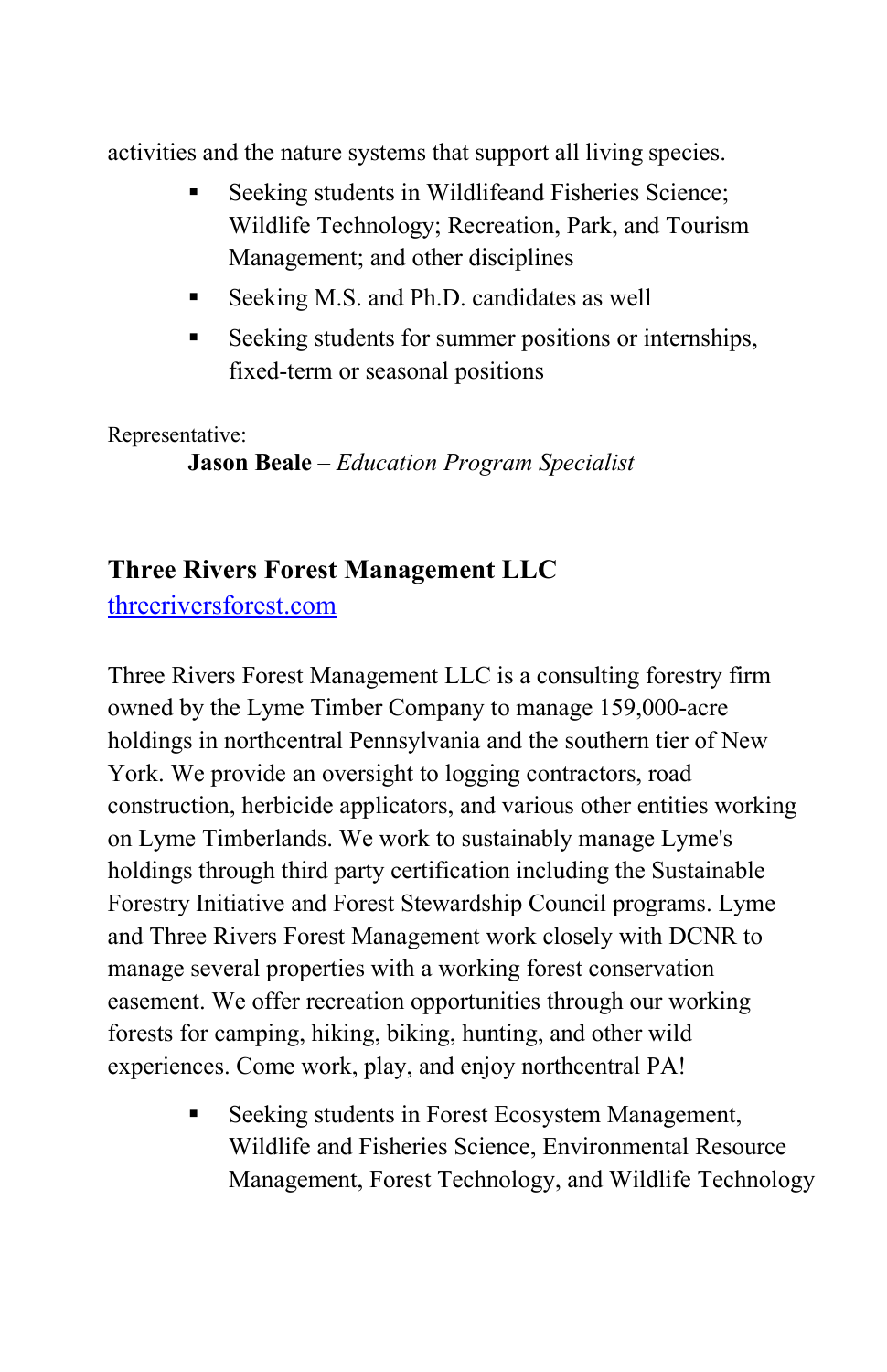- Seeking students for summer positions or internships, fixed-term or seasonal positions
- **Summer Internship / Seasonal Forest Technician Position.** Candidates will work with forestry staff to mark timber sales, paint boundary lines, and help with timber sale layout tasks. The location is based in Coudersport, PA.

#### Representatives:

**David Andrus –** *General Manager* **Joseph Glover –** *Lands Manager*

#### **USACE Raystown Lake Project**

[usace.army.raystown](https://www.nab.usace.army.mil/Raystown/)

The Army Corps of Engineers is the steward of the lands and waters at Corps water resources projects. Its Natural Resources Management mission is to manage and conserve those natural resources, consistent with the ecosystem management principles, while providing quality public outdoor recreation experiences to serve the needs of present and future generations.

Raystown Lake is the largest lake located entirely in Pennsylvania and offers 8,300 surface acres of clear water surrounded by 21,000 acres of forested mountain slopes. Raystown is a multi-purpose lake constructed and managed by the U.S. Army Corps of Engineers for flood damage reduction, recreation, natural resource management, and hydropower.

Visitors come to Raystown to enjoy panoramic views of undeveloped land and waters, access to excellent public recreation facilities, and fishing and hunting opportunities. From camping and boating, to hiking and mountain biking, to Striped Bass fishing and Whitetail Deer hunting, and everything in between - Raystown offers something for everyone.

> **Seeking students in Forest Ecosystem Management,** Wildlife and Fisheries Science, Environmental Resource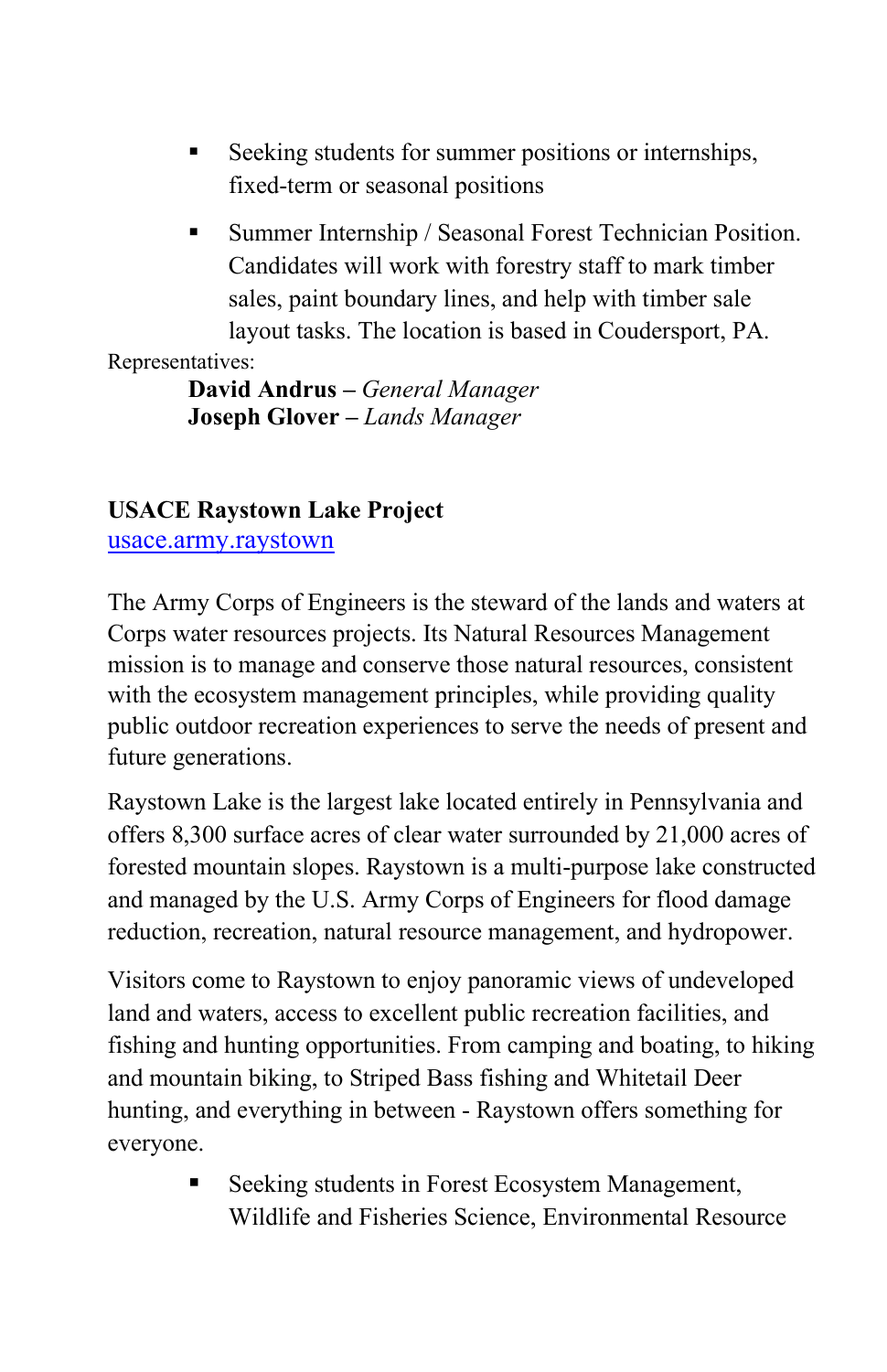Management, Forest Technology, Wildlife Technology, and other disciplines

- Seeking students for summer positions and internships
- Student Conservation Association internship

Representative: **Alicia Palmer –** *Natural Resource Specialist*

#### **USDA Natural Resources Conservation Services**

[www.nrcs.usda.gov/](http://www.nrcs.usda.gov/)

The USDA Natural Resources Conservation Service (NRCS) is a federal agency tasked with implementing conservation practices related to agriculture, forestry, ag engineering, agronomy, animal husbandry, and wildlife habitat. NRCS installs thousands of conservation practices on private lands across Pennsylvania every year, and prides itself on providing high-quality assistance, technical and/or financial, that enables landowners to improve their natural resources and the environment as a whole.

- **Seeking students in Forest Ecosystem Management,** Wildlife and Fisheries Science, BioRenewable Systems, Environmental Resource Management, Forest Technology, Wildlife Technology, and other disciplines
- Seeking applicants for summer positions or internships, and permanent positions

Representatives:

**Jim Gillis –** *State Biologist* **Peter Hoagland –** *State Forester*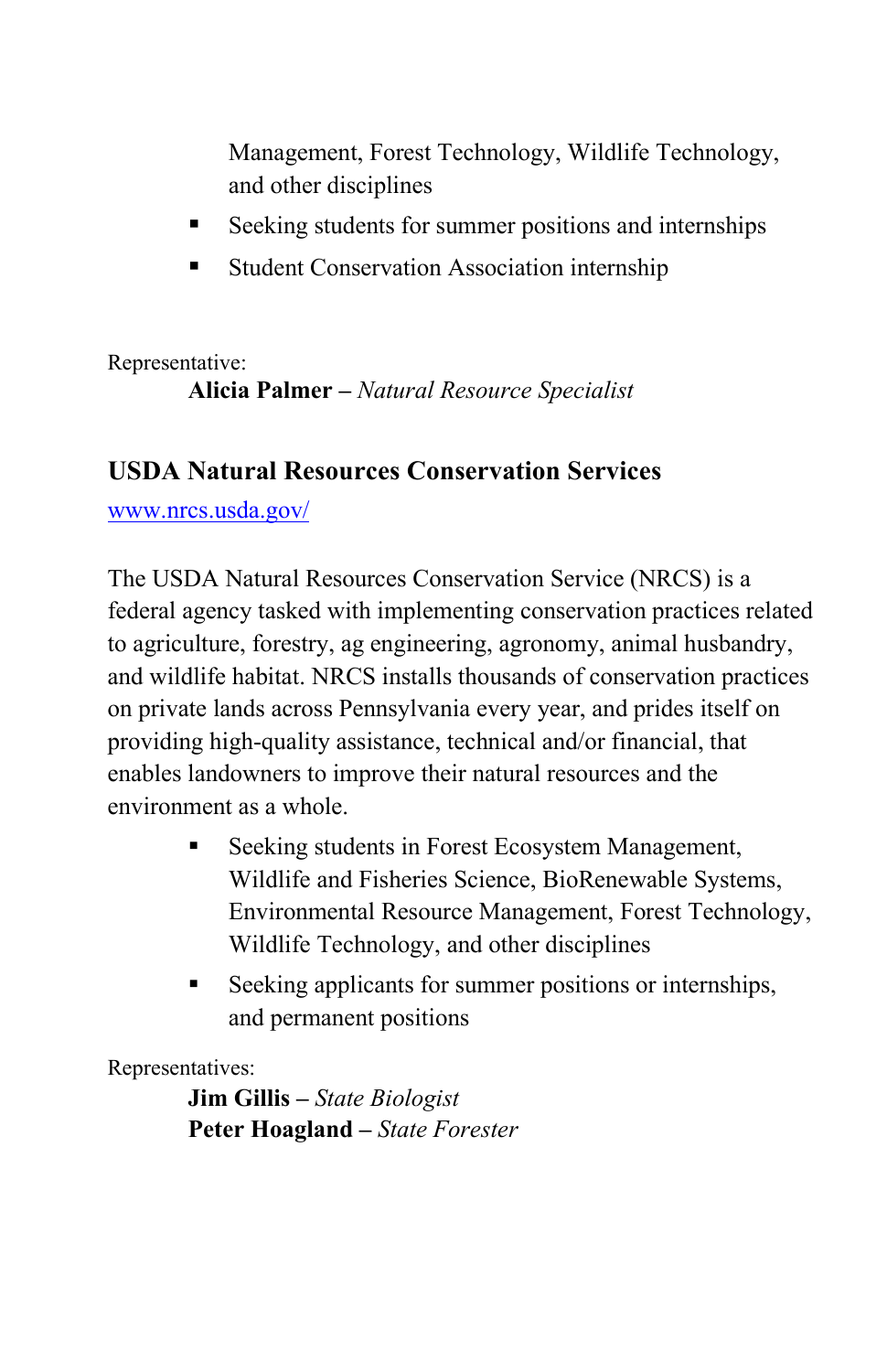#### **USDA APHIS Wildlife Services**

[aphis.usda.gov](http://www.aphis.usda.gov/)

The mission of USDA APHIS Wildlife Services (WS) is to provide federal leadership and expertise to resolve wildlife conflicts to allow people and wildlife to coexist. WS conducts program delivery, research, and other activities through its regional and state offices, the National Wildlife Research Center, and its field stations, as well as through its national programs.

- Seeking students in Wildlife and Fisheries Science, Wildlife Technology
- Seeking M.S. candidates as well
- Seeking applicants for summer positions or internships, and fixed-term or seasonal positions
- USDA Wildlife Services utilizes interns occasionally at select office locations. USDA Wildlife Services hires term positions (with possible extensions) regularly.

Representatives:

**Cody Campbell** *– Wildlife Technician* **Tony Roland** *– District Supervisor*

#### **USDA Forest Service Allegheny National Forest**

[www.fs.usda.gov/allegheny](http://www.fs.usda.gov/allegheny)

The United States Forest Service is an agency in the United States Department of Agriculture in the executive branch of the federal government with a permanent workforce exceeding 35,000 employees nationwide.

The Allegheny National Forest (ANF) is one of 155 national forests, 20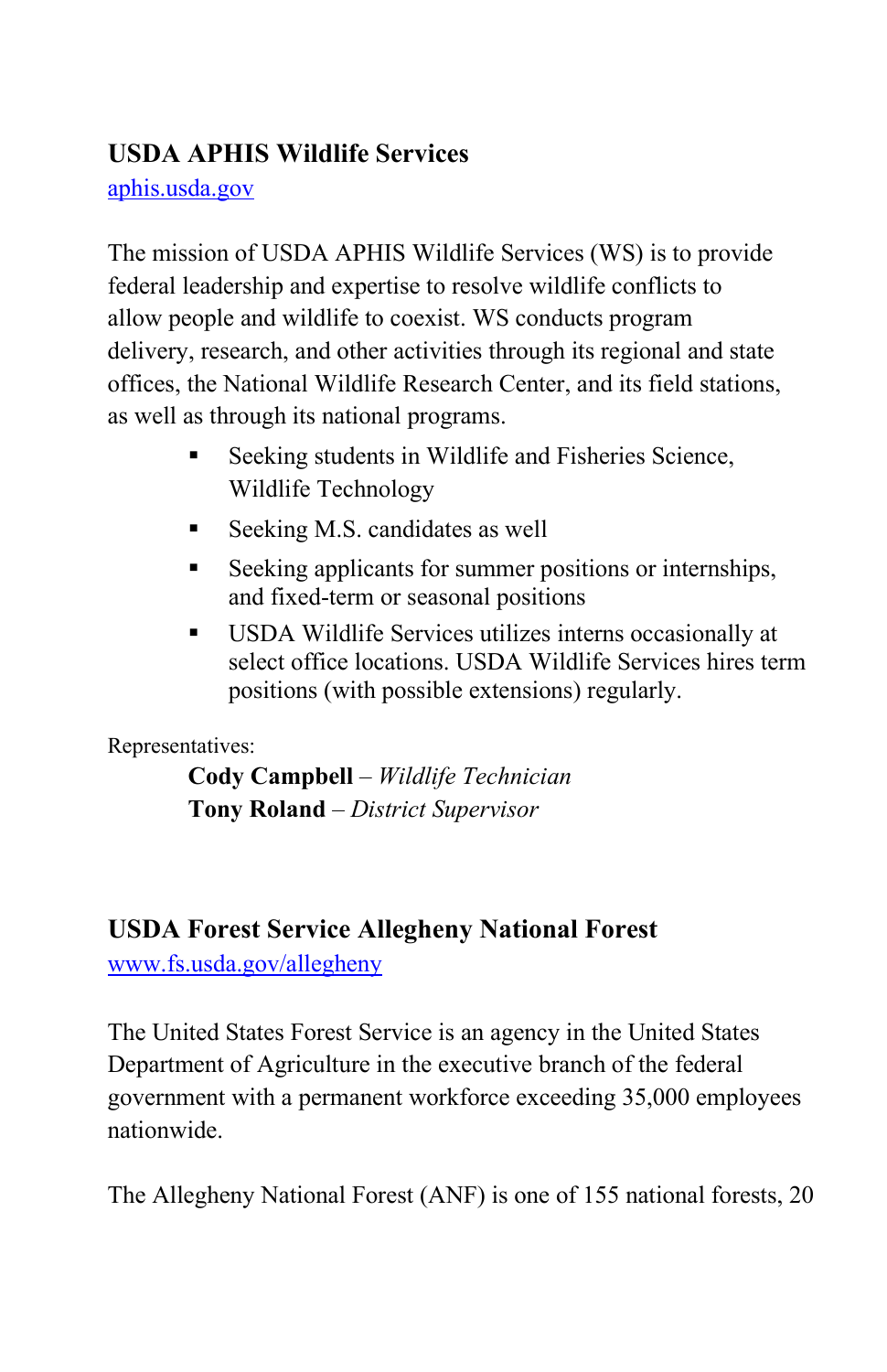national grasslands and one national tall grass prairie covering 193 million acres across the United States. The ANF is Pennsylvania's only national forest, encompassing 514,000 acres over 4 counties in the northwestern part of the state.

The ANF is predominately a hardwood and oak forest, with over 1,200 miles of freshwater streams, abundant wildlife, expansive trail networks and recreational opportunities, notable historic and archaeological resources, and an array of private oil and gas development.

The ANF has a permanent staff of 130 professional, technical, and administrative employees, with facilities near Warren, Bradford, Marienville, and Sheffield. Employees may have specialized education, experience and positions in forestry, ecology, wildlife, botany, hydrology, fisheries, civil and environmental engineering, GIS and database management, geology, earth science, recreation and tourism, public affairs, cadastral survey, archaeology, anthropology, interpretation and education, fire science and fire management.

- Seeking students in Forest Ecosystems Management; Wildlife and Fisheries Science; Environmental Resource Management; Forest Technology; Wildlife Technology; Recreation, Park, and Tourism Management; Earth Science; Geology; Anthropology; Archeology; Biology; Civil Engineering; Environmental Engineering; and other disciplines
- Seeking Master's candidates as well
- Seeking applicants for summer positions or internships, fixed-term or seasonal positions, and permanent positions

Representative:

**Robert Fallon** – *District Ranger*